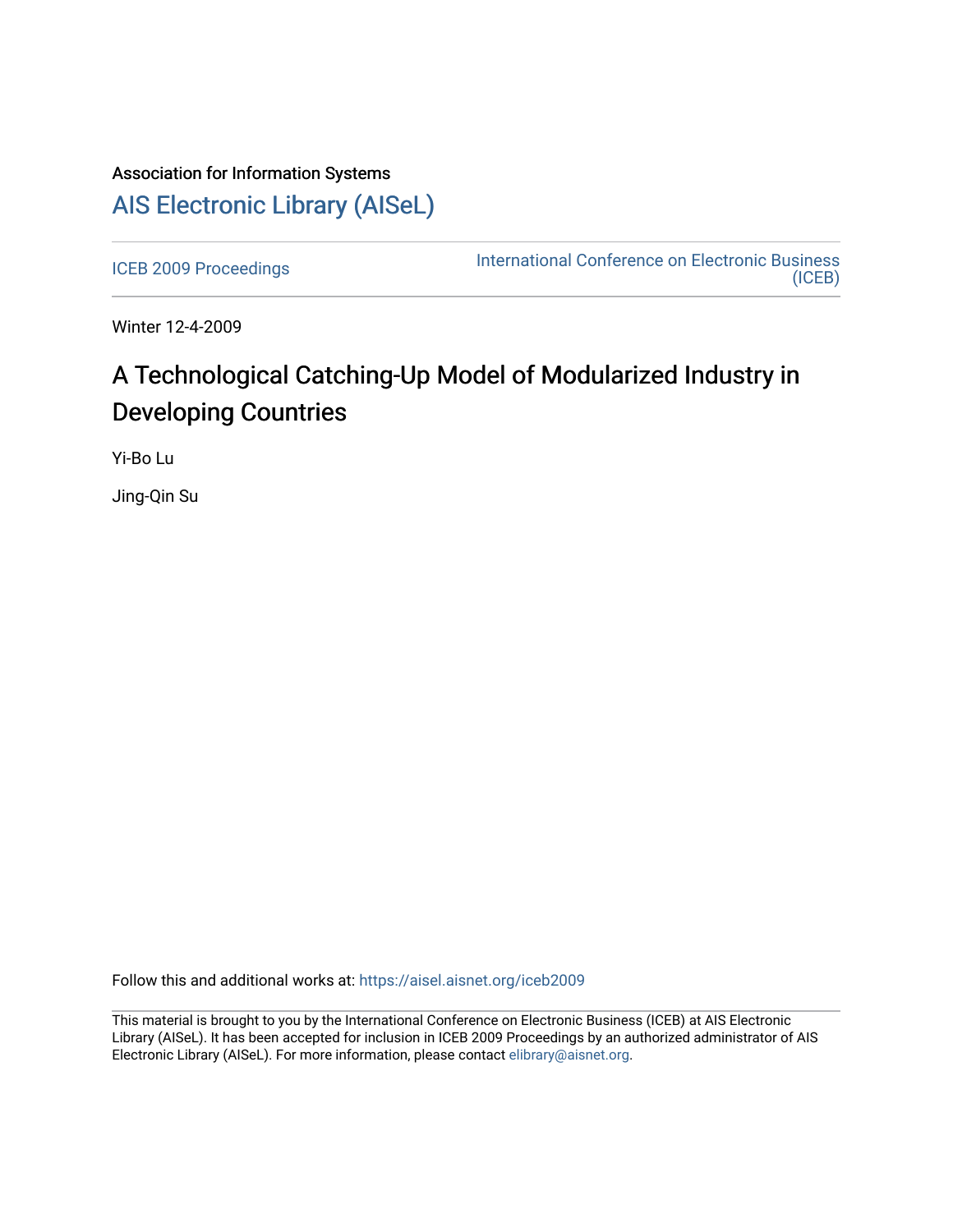## **A TECHNOLOGICAL CATCHING-UP MODEL OF MODULARIZED INDUSTRY IN DEVELOPING COUNTRIES**

Yi-Bo  $Lu^1$ , Jing-Qin Su<sup>2</sup> School of Management Dalian University of Technology, Dalian, China <sup>1</sup>luyibo@dlut.edu.cn; <sup>2</sup>jingqin@dlut.edu.cn

### **Abstract**

This article discussed the technological catching-up problem of modularized industry in developing countries. Firstly, this article analysed the relationship between technical level, technology learning capability, technological innovation capability and technological capability; then, stated that the technological catching-up of modularized industry in developing countries is the integration of catching-up in technical level and technological capability. After comparing the developing mode of modularized industries in developing countries with that in developed countries, this article puts forward a technological catching-up model of modularized industry in developing countries.

**Keywords:** modularized industry; technological catching-up; technological capability; developing countries

## **Introduction**

The 'absence' of key technology is the main obstacle of Chinese manufacturing industries. With the development of industrial modularization, it has become more difficult to obtain 'industrial key technology' for China. Therefore, research on technology development and technological capability cultivating of modularized industry is very important for China, to achieve industrial technology improvement and industrial upgrading.

Based on fundamental principle of modularity, this article stated the hierarchy characteristics of industrial technology. After analyzing the synergetic and dependant relationship among different technological hierarchies of modularized industry, this article pointed out that technology platform of modularized industry is the 'key module hierarchy'. Then, this article analyzed the relationship between technical level, technology learning capability, technological innovation capability and technological capability; and stated that the technological catching-up of modularized industry in developing countries is the integration of catching-up in technical level and technological capability. Finally, after comparing the technology development mode of modularized industries in developing countries with that in developed countries, this article puts forward a technological catching-up model of modularized industry in developing countries.

## **The development of technological hierarchy in modularized industry**

Modularity is a procession of disaggregating a complex system into several interlinked sub-systems by certain rules (Masahiko, 2003). The core characteristics of modularity are: ① Independence of single module and interactions between modules in complex systems. ② Decomposed a complex system by modularization simplifies the interfaces of a system. Based on the widely used technology modularity in products design and manufacturing, industry modularization grew and developed. Industry modularization drives industry system hierarchy development, and further deepens the development of industrial technology system hierarchy.

So technology in modularized system can be divided into 'system technology hierarchy' and 'module technology hierarchy'. Module technology consists of key module technology and common module technology. System technology is the technology about system entire structure, design and coordination; it composes of structure technology, interface technology and standard technology. Modularity technology is a set of internal knowledge combination that helps modules implement their performance and achieve the requirements of systems.

Key modules are very important for the existence and development of whole modularized system. Key modules have the following three characteristics: ① Complexity of technology inside key modules is much higher; ② More interactions between key modules and other modules. Key modules have great influence to the whole systems. ③ Key module's function is the main function of super modules or the main body of super module's functions. Therefore, 'key module hierarchy' which includes key modules and interactions between key modules in modularized system, is the core of the whole system.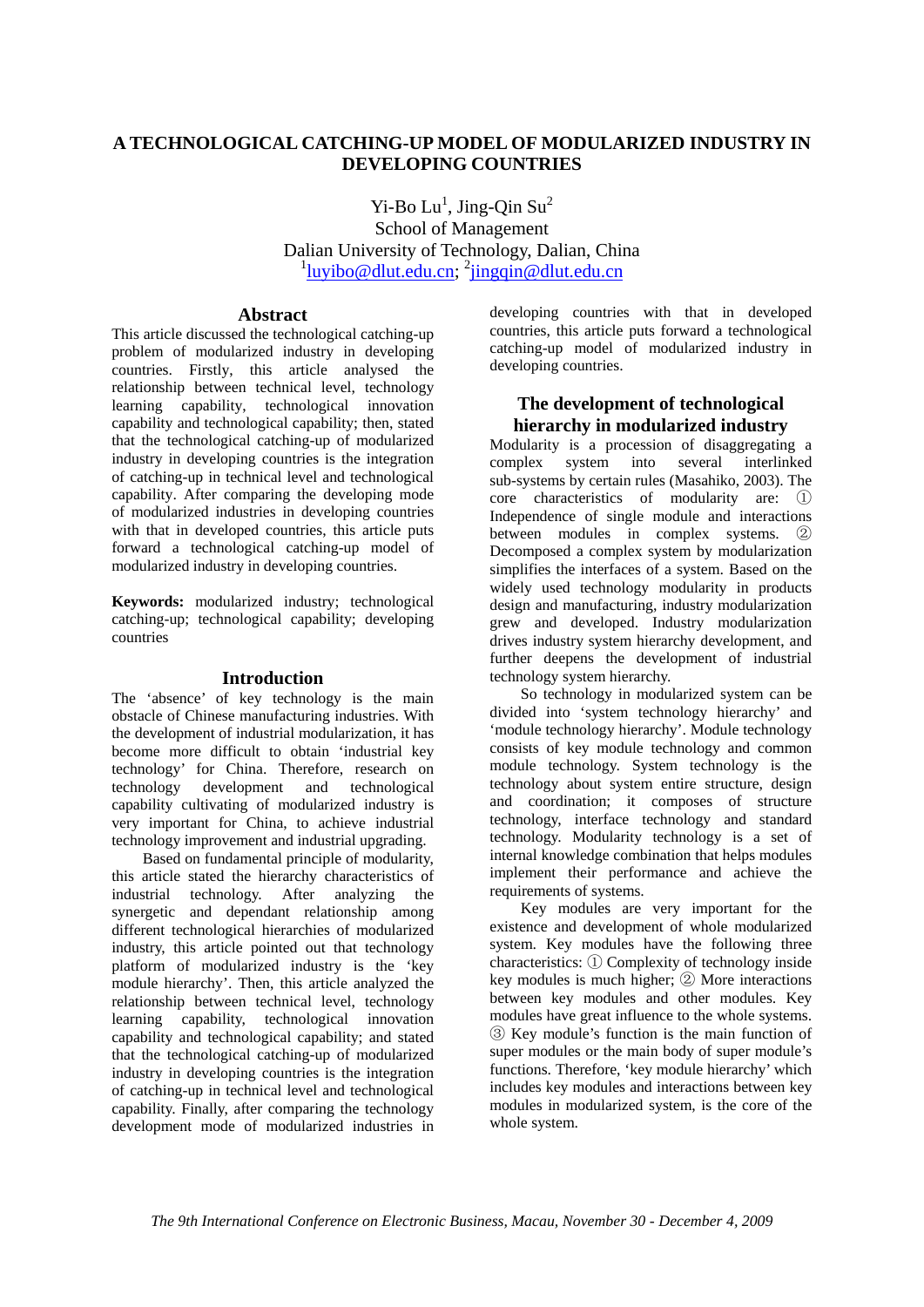

**Figure 1. The hierarchy structure of technology in modularized system** 

Technology development of the whole modularized industry needs the synergetic development of each technology hierarchy. That is, technology in key module design hierarchy is the key of the technology platform; technology developing in other hierarchies mutually is based on technology in key module design hierarchy; as a result, the synergetic development for technology in the whole modularized industry is achieved.

## **Technological catching-up of modularized industry in developing countries**

The technological catching-up of modularized industry in developing countries should achieve two kinds of catching-up, one is the catching-up in technical level, shorten the technology gap with developed countries; the other is the catching-up in technological capability, achieving the sustainable development of technological catching-up.

Through analyses the connotations of technological capability, technical level, and their relationships, this chapter discusses the synergetic development mode in developing countries and in developed countries respectively, and illuminates the technological catching-up mechanism of modularized industry in developing countries.

#### **The connotations of technological capability, technical level and their relationships**

Technological capability is the capability of obtaining advanced technology and information, creating new technology and knowledge, realizing technological diffusing, and increasing the storage of technology and knowledge (Wei & Xu, 1996). It has two sub-dimensions: technology learning dimension and technological innovation dimension. Technology learning is the learning activities through acquirement, learning and absorption from current technological system. Technological innovation is activities of introducing a new production, procession or service into market,

realizing their economic benefits. Technological innovation is new technologies' creating and diffusing, the direct outcome and final destination is to improve the technical level. Technical level refers to the technological qualities, it has three dimensions: innovation, advancement and reliability.

Seen form the definitions above, technical level is 'stock conception', technological capability is 'incremental conception'. Technological capability can promote technical level through technology learning and technological innovation. So this article made a definition of the relationship between technological capability, technology learning capability, technological innovation capability and technical level as follows: technological capability is the integration of technology learning capability and technological innovation capability, are the first derivative of technical level. Technical level is a concave function. The main reason is the effect of "learn by doing" and "experience curves". Technology learning and technological innovation have a continuous improvement, and also the technological capability, so the improvement of technical level is accelerated.

The function of their relationships is as follows:

$$
\begin{cases}\nTC(t) = \alpha TSC(t) + (1 - \alpha)TIC(t) = LT'(t) \\
LT(t) = \int_t \alpha TSC(t) + (1 - \alpha)TIC(t) = \int_t TC(t) \\
t \text{ is independent variable of time, } TC(t) \\
\text{ is the}\n\end{cases}
$$

function of technological capability,  $TSC(t)$  is the function of technology learning capability, *TIC*(*t*) is the function of technological innovation capability,  $LT(t)$  is the function of technical level,  $0 \le \alpha \le 1$ .

#### **The development mode of modularized industrial technology in developed countries**

The development of modularized industry stems from the formation of technology platform. The stabilization of platform technology is the result of drastically competition between different technical standards and dominant designs. So in a long period, the platform technology will be stable, until a more advanced platform comes into being.

Seen form the dimension of technological modularization, the synergetic development of system technology, common module technology and key module technology is shown as figure 2 (TL refers to technical level).  $A^{1}B^{1}D^{1}$  is the development track of key module technology (platform technology),  $O^{1}B^{1}E^{1}$  is the development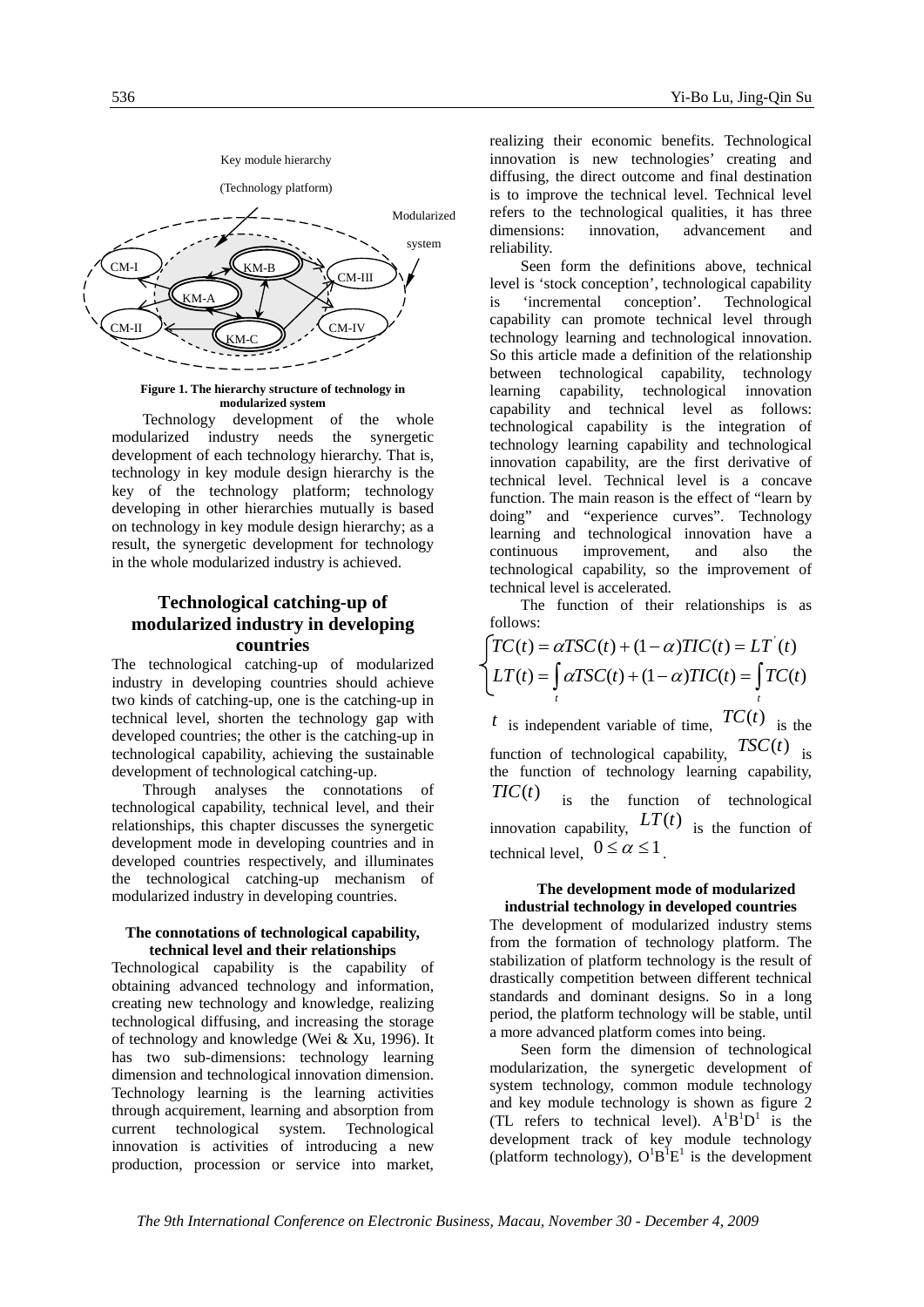track of system technology and common module technology.

Seen form the dimension of industrial organization modularization, the synergetic development of manufacturing technology and design technology appears a similar mechanism. Shown as figure 3, the development track of design technology is  $A^2B^2D^2$ ,  $O^2B^2E^2$  is the development track of manufacturing technology.



**Figure 2. The synergetic development between system technology** 

**(ST), common module technology (CMT) and platform technology**  A4



**Figure 3. The synergetic development between manufacturing** 

**technology (MT) and design technology (DT) in developed countries**

#### **The development mode of modularized industrial technology in developing countries**

The development of modularized industry in developing countries is under the condition of technology diffusing and global division of labor. So developing countries can learn system technology and common module technology through technology diffusing, and acquire manufacturing technology through global division of labor. The design technology in key module hierarchy-- platform design technology, which is in a form of 'technological black box', can't be learned or acquired through technology diffusing or technology purchasing. The design technology in key module hierarchy should be improved through industrial practices. So it is different from the 'key  $technology \rightarrow peripheral$  technology' mode in developed countries, the development mode in

developing countries is "peripheral technology $\rightarrow$ key technology".



**Figure 4. The synergetic development between system technology** 

**(ST), common module technology (CMT) and platform** 

**technology (Key module technology, KMT) in developing** 



**Figure 5. The synergetic development between manufacturing** 

**technology (MT) and design technology (DT) in developing** 

#### **countries**

Seen from the dimension of industrial technology modularization, there is a similar synergetic development between system technology, common module technology and key module technology (platform technology). Shown as figure 4, the development track of key module technology is  $O^3B^3D^3$ ,  $A^3B^3E^3$  is the development track of system technology and common module technology.

Seen from the dimension of industrial organizational modularization, it appears a similar mechanism of synergetic development between design technology and manufacturing technology. Shown as figure 5, the development track of design technology is  $O^4B^4D^4$ ,  $A^4B^4E^4$  is the development track of manufacturing technology.

#### **A technological catching-up model of modularized industry in developing countries**

'Creative destruction' is the main obstacle of technological catching-up in modularized industries faced by developing countries. The leaping development of 'technology platform'--the fundamental change of technology platform caused the radically changes in the technological system of modularized industry. Based on A-U Model, the changes of technology platform need a long time,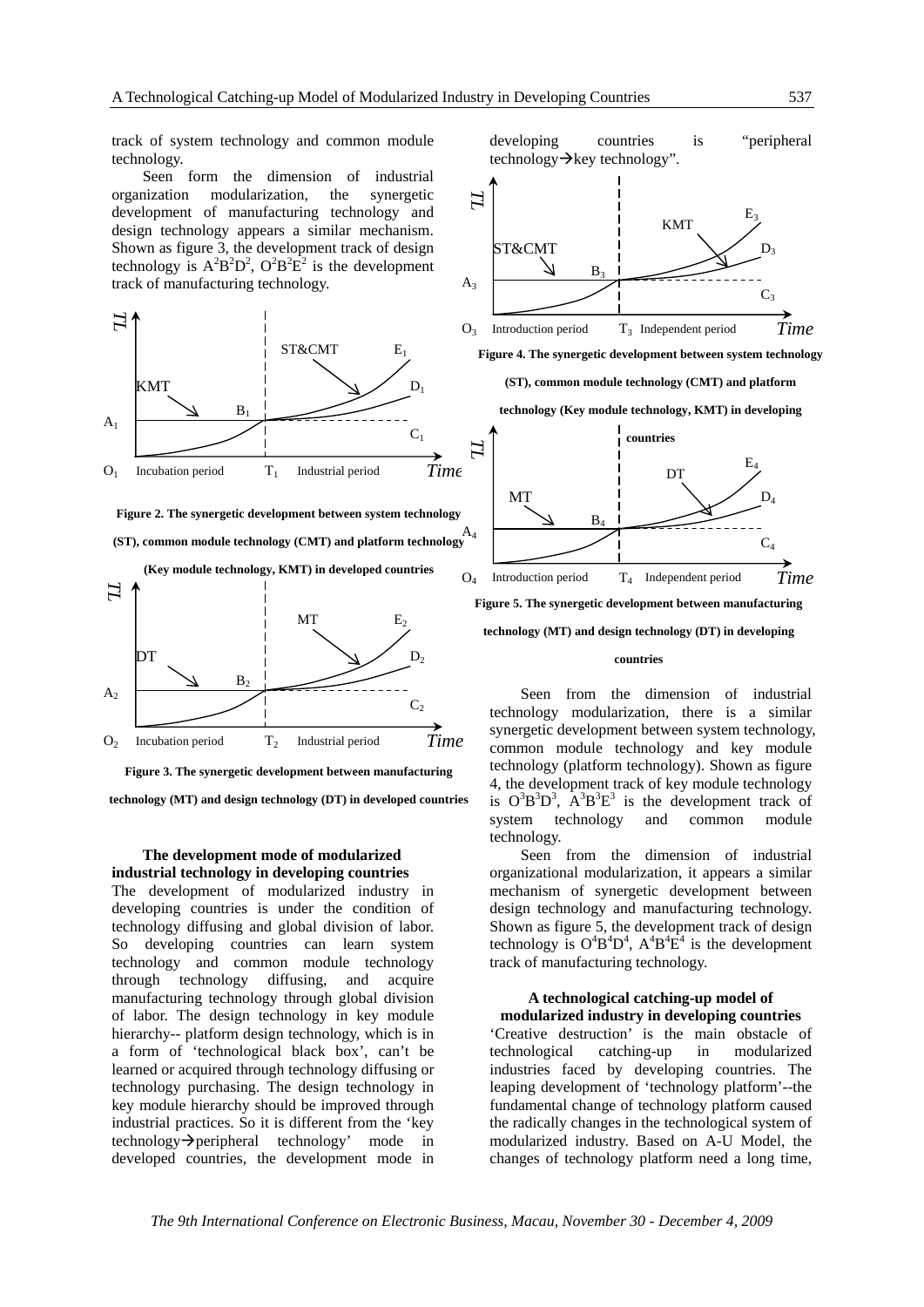once happen, there is a radically change in the whole industry. The direct result of the upgrade of technology platform is the totally invalidation of old platform, and the technical level based on old platform will lost totally. Figure 6 describes the technological catching-up of modularized industry in developing countries under different technology platforms.  $A^{\dagger}B^{\dagger}D^{\dagger}$  is the development track of system technology, common module technology and manufacturing technology,  $O^{\dagger}B^{\dagger}C^{\dagger}$  is the development track of design technology of platform (\* show the different development stage of platform).

In the initial  $O<sup>I</sup>$ , the platform design technical level of developing countries is zero, the technology gap is  $O^I A^I$  (the platform design technical level of developed countries is over  $A^{I}B^{I}$ ). In stage I, the development track of system technology, common module technology and manufacturing technology is  $A^{I}B^{I}D^{I}$ , the development track of platform design technology is  $O^{I}B^{I}C^{I}$ . Before  $B^{I}$ , the modularized industry is in the introduction period, the level of system technology, common module technology and manufacturing technology is over  $A^{I}B^{I}$ , the level of platform design technology is promoted to the level of  $A^{I}B^{I}$  through industrial practice, and achieve synergic development between different hierarchies. After  $B<sup>I</sup>$ , the development of modularized industry came into independent development period, the technology innovations in other hierarchies of modularized technology system, pull the development of innovation in platform design technology, the level of platform design technology advanced to  $B^{I}C^{I}$ . At the end of stage I, technology gap reduce to  $C^{I}A^{II}$ .

When the modularized industry developed form stage I to stage II, because the effect of 'creative destruction' in platform technology, the technical level based on old platform is totally invalided. At the jumping-off point of stage II-- $O^{II}$ , the technical level of modularized industry in developing country reduce to 0. There is a totally loss in technical level in developing countries under new platform, but the technological capability cultivated in stage I has no loss, it continued developing in form of technology learning capability and technological innovation capability in stage II. There is a similar development track in all of the hierarchies in modularized industries, and we only illuminate the development track of platform design technology. In introduction period, the growth of technological capability is the improvement of technology learning capability, technological innovation

capability is stable; when stepped into independent development period, the growth of technological capability is the improvement of technological innovation capability, technology learning capability is stable. The growth of technology learning capability and technological innovation capability has the characteristics of continuous; it can't loss for the sake of the upgrade of platform (Shown as figure 7).

In stage II, technology learning capability in introduction period is higher than that in stage I. The growth rate of platform design technology is accelerated, so developing countries can achieve the synergetic development in different technology hierarchies in a short time, the length of introduction period is shorten. During independent period, the growth rate of system technology, common module technology and manufacturing technology is also higher than that in stage I. So the pulling effect is distinctly increasing. So at the end of stage II, the technology gap reduces to  $C^{\text{II}}A^{\text{III}}$ . Through several upgrade of technology platform, developing countries should achieve technological catching-up in stage N. At the ending point of stage  $N-1$ - $O^N$ , the technology gap is 0, developing countries achieve the technological catching-up.

The function of the continuous of TC is as follows:

$$
\begin{cases}\nSMTL_{(I)-}(B^I) = SMTL_{(II)+}(O^II) \\
SMTL_{(I)}(D^I) = SMTL_{(II)+}(B^II) \\
SMTL_{(II)-}(B^II) = SMTL_{(III)+}(O^{III}) \\
SMTL_{(II)}(D^II) = SMTL_{(III)+}(B^{III}) \\
\cdots \\
SMTL_{(N-1)-}(B^{N-1}) = SMTL_{(N)+}(O^N) \\
SMTL_{(N-1)}(D^{N-1}) = SMTL_{(N)+}(B^N) \\
\begin{cases}\nPTL_{(I)}(C^I) = PTL_{(II)+}(B^II) \\
PTL_{(II)}(C^II) = PTL_{(III)+}(B^III) \\
\cdots \\
PTL_{(N-1)}(C^{N-1}) = PTL_{(N)+}(B^N)\n\end{cases}\n\end{cases}
$$

 $SMTL_{(n)}(T)$  is the function of the level of system technology, common module technology and manufacturing technology in stage  $\frac{n}{n}$ ;  $PTL_{(n)}(T)$  is the function of the level of platform design technology in stage *n* .